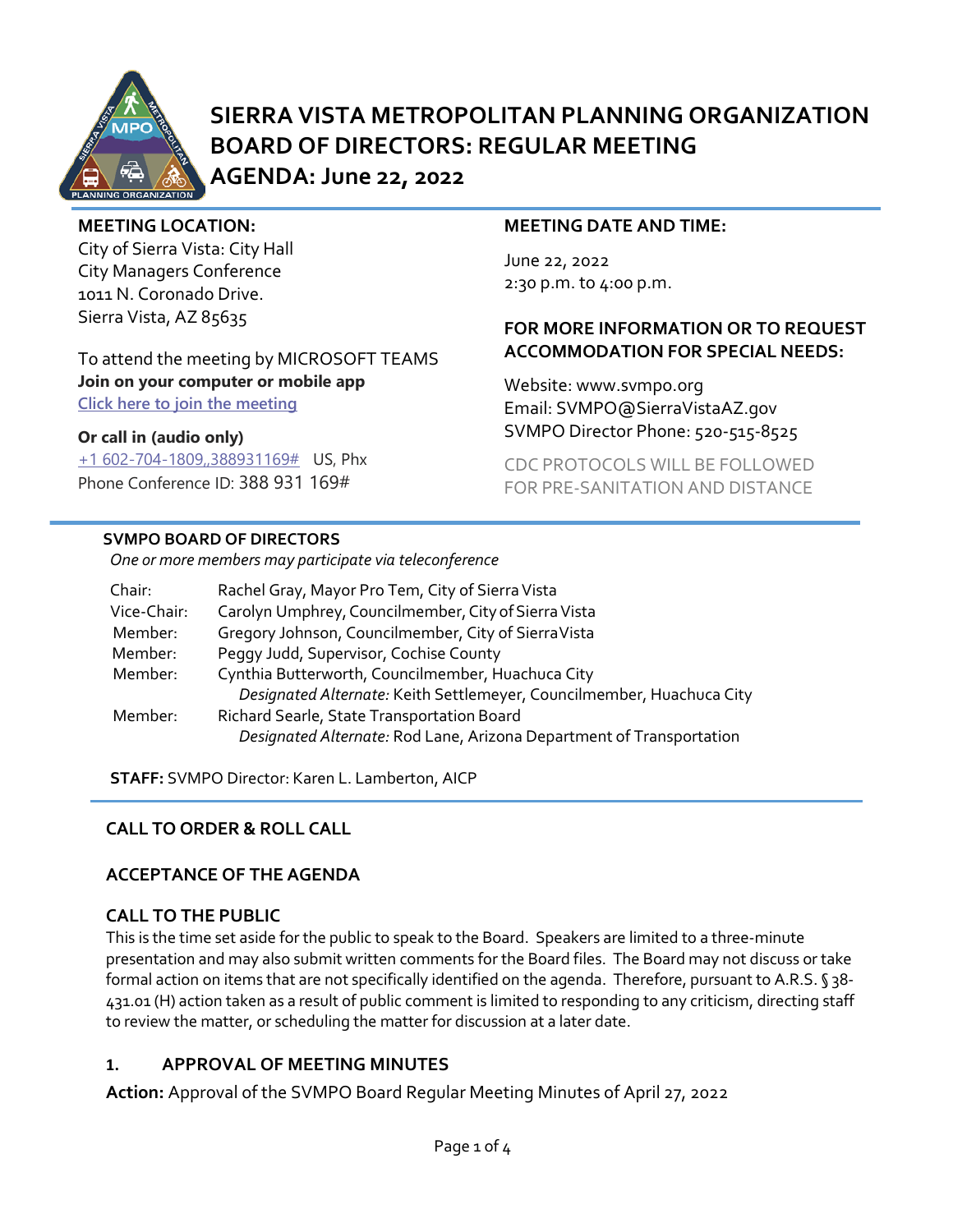## **CONTINUING BUSINESS: PRESENTATION/DISCUSSION**

# **2. STBG FY23-FY27 LEDGER BALANCES**

The SVMPO Director will provide the Board the current Transportation Improvement Program (TIP) ledger and note if any changes are now known by the MPO regarding future available funding. As of the date of this transmittal, Surface Transportation Block Grant (STBG) funds through Fiscal Year 2027, that are not yet programmed, is estimated to be \$745,702.

This is an information item.

## **3. 2022-2026 TIP AMENDMENT**

**Action:** The active 2022-2026 TIP will be presented for potential action to add new 5310 awards to two non-profit agencies and to provide additional urban mobility management funds supporting our partnership with SEAGO on mandated Coordinated Transit Planning activities.

This is an action item.

## **4. 2023-2027 FINAL DRAFT TIP**

**Action:** The drafted FY23-FY27 five-year Transportation Improvement Program will be presented for review comments and potential action for approval.

This is an action item.

## **5. TIP PROJECT PRIORITIZATION AND PENDING WORK SESSION**

The SVMPO Director will brief Board members on the scheduled Board Work Session, set for July 6, 2022, from 2:30 to about 3:30 p.m. to discuss, and potentially reach a consensus, on criteria for future TIP project selection.

This is a discussion item.

## **6. FY23 DRAFT TITLE VI PLAN**

**Action:** The SVMPO Director will share highlights of the drafted FY23 Title VI Plan. This annual update to the regional Title VI Plan identifies those areas within the region that may require targeted or specialized (e.g. translation) outreach activities.

This is an action item.

# **7. FY23 PERFORMANCE MEASURES**

**Action:** Annually, the MPO sets performance measures and/or adopts the measures (targets) set by ADOT. These measures are goals that the State and MPO's try to exceed or meet by selecting projects that help to address targeted transportation issues. The SVMPO Director will present the FY23 State performance measures relevant to our region for potential adoption.

This is an action item.